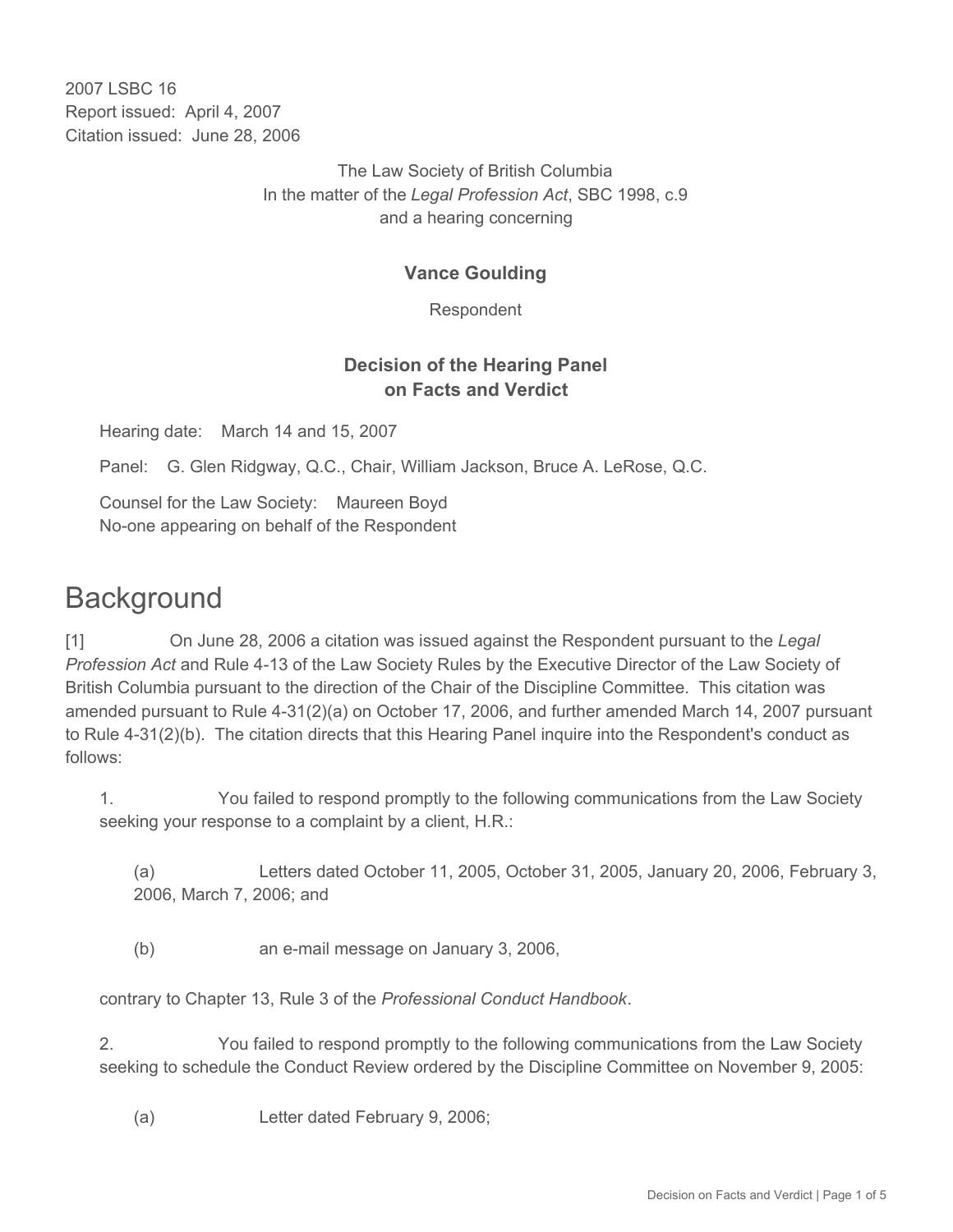(b) an e-mail message on March 21, 2006,

contrary to Chapter 13, Rule 3 of the *Professional Conduct Handbook*.

3. You failed to answer inquiries and provide practice reviewers with information, files and records in your possession as reasonably requested by them, contrary to Rule 3-13(4) of the Law Society Rules.

4. You failed to serve your client H.R. in a conscientious, diligent and efficient manner so as to provide a quality of service at least equal to that which would be expected of a competent lawyer in a similar situation, in that you failed to keep your client reasonably informed about the status of the matter, failed to answer reasonable requests from the client for information, and failed to respond when necessary to your client's telephone calls and correspondence, contrary to Chapter 3, Rule 3 of the *Professional Conduct Handbook*.

5. You misappropriated funds received by you from your client H.R. in trust, in your capacity as a barrister and solicitor, in that in or about each of July 2004 and December 2004 you negotiated the client's cheques and received the funds in cash when you were not entitled to do so.

6. In respect of funds in the amount of \$3,050 (the " Funds" ) received in trust from your client H.R. in or about July 2004 and December 2004, you failed to handle those Funds in accordance with Part 3, Division 7 of the Law Society Rules, and in particular,

(a) you did not deposit the Funds to a trust account, contrary to Rule 3-51 of the Law Society Rules;

(b) you withdrew the Funds from trust when you had not prepared or delivered a bill to your client H.R., contrary to Rule 3-57(1) of the Law Society Rules; and

(c) you failed to record each trust or general transaction related to the Funds promptly or at all, contrary to Rule 3-63 of the Law Society Rules.

[2] At the commencement of the hearing, Law Society counsel was present but the Respondent was not. Counsel for the Law Society went on, at length, to establish that the Respondent had been served with the citation, notice of this hearing date and all other disclosure. The materials in proof of service are marked as Exhibit 1.

[3] Fifty minutes after the commencement of the Hearing and still without the presence of the Respondent, the Panel proceeded in his absence to consider the matters set out in the citation, as is permitted by Section 42 of the *Legal Profession Act*.

[4] The standards of proof required in this matter is as set out in *Law Society of BC v. Harder*, 2005 LSBC 48, which holds that:

The jurisprudence on this subject makes it abundantly clear that the standard of proof will vary according to the gravity of the consequences. Where a professional's reputation is at stake and the consequences of an adverse finding are significant or severe, the burden of proof to be met must be substantially higher than in those circumstances where no such adverse consequences are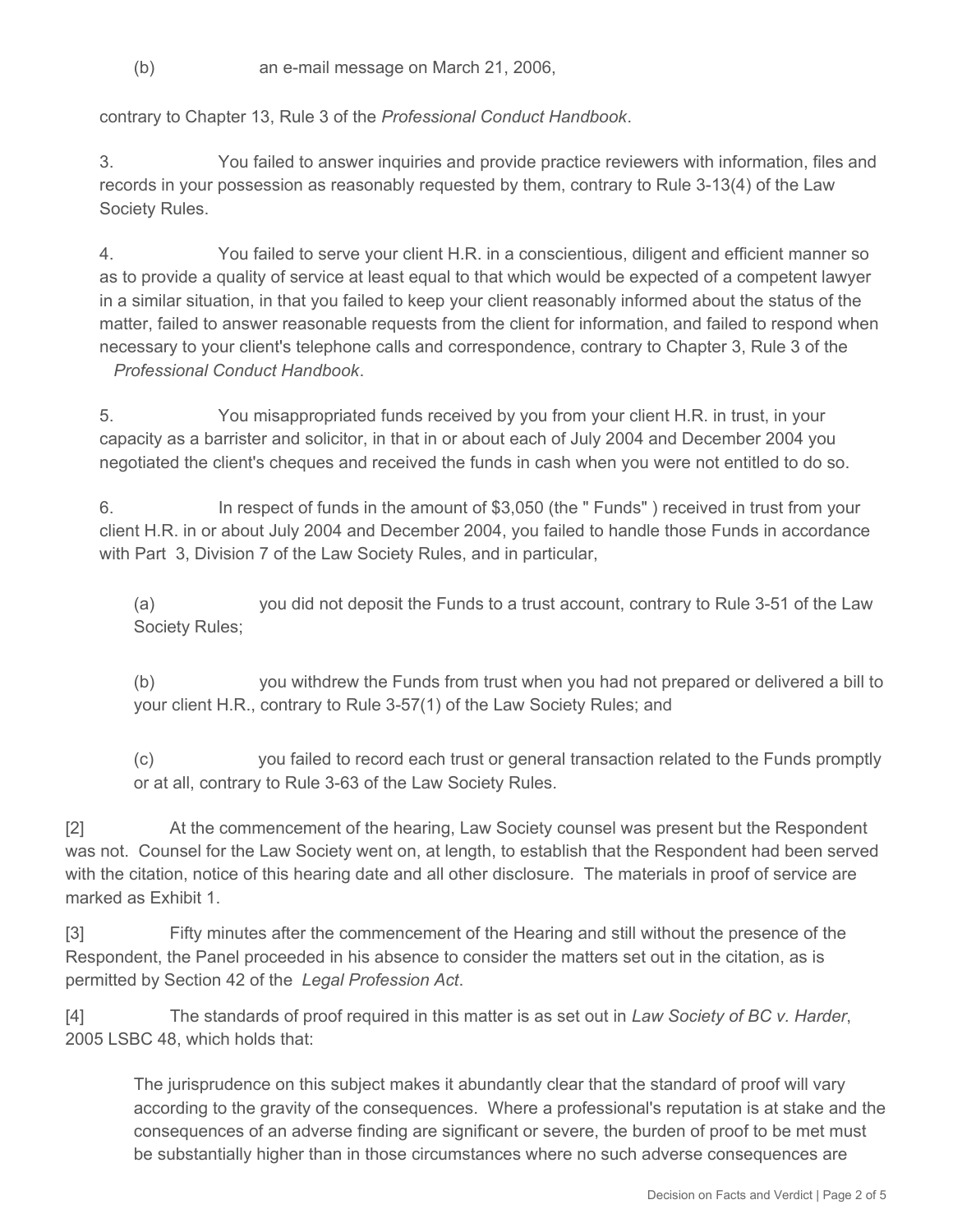#### anticipated.

[5] Accordingly, we adopt the position that, in this matter, a high standard of proof, very close to the criminal standard, is required, particularly with respect to count 5 on the amended Schedule.

[6] With respect to the determination of whether the conduct alleged amounts to professional misconduct, we note that it is well established that it is for the Benchers to determine behaviour that amounts to professional misconduct. We also note that the decision of *Law Society of BC v. Martin*, 2005 LSBC 16 holds that the appropriate test to be applied is as follows:

[171] The test that this Panel finds is appropriate is whether the facts as made out disclose a marked departure from that conduct the Law Society expects of its members; if so, it is professional misconduct.

### **Counts 1 to 3 - Failure to Respond to the Law Society**

[7] The essence of each of the first three counts is a failure to respond to the Law Society over a period of five months concerning a complaint by a client, H.R. and the scheduling of a Conduct Review and to cooperate with a Practice Review.

[8] Chapter 13, Rule 3 of the *Professional Conduct Handbook* stipulates that a lawyer " must reply promptly to any communication from the Law Society." This obligation to respond is fundamental to the Law Society's ability to govern its members and protect the public interest as confirmed in *Law Society of BC v. Dobbin*, [1999] LSBC 27.

[9] The evidence in this hearing discloses a persistent pattern of failure to respond to communications from the Law Society. From November 9, 2005 to April 6, 2006 the Law Society attempted to contact the Respondent by means of 11 letters, three e-mails and several voice mails. The evidence of Ruth Long, staff lawyer at the Law Society, was that she repeatedly " exhorted" the Respondent to contact his client H.R. to get the matter on track. It was H.R.'s evidence that, despite her many attempts to contact the Respondent, her last communication with him was on or about December 28, 2004.

[10] Respecting count 2, Kathy Copak of the Law Society gave evidence that she wrote to the Respondent on February 9, 2006 and March 3, 2006, to attempt to arrange a Conduct Review. The only response was an e-mail dated March 2, 2006 from the Respondent advising that he would contact Ms. Copak about the Conduct Review the following week. He never did so.

[11] Concerning count 3 on the Schedule to citation, concerning a Practice Review, Rule 3-13(4) stipulates that:

A lawyer whose practice is being reviewed under subrule (1) must answer any inquiries and provide the practice reviewers with any information, files or records in the lawyer's possession or power as reasonably requested.

[12] Kensi Gounden, staff lawyer with the Law Society, testified that he wrote the Respondent on December 15, 2005 requesting an authorization for release of LIF claims information and the completion of a Practice Review Checklist. Having received no reply, he repeated the request in a letter dated January 13, 2006. After speaking to the Respondent on the telephone on January 13, 2006, a Practice Review was agreed to for March 8, 2006. On the same date a third request was made for the return of the Checklist and authorization. Neither was ever received.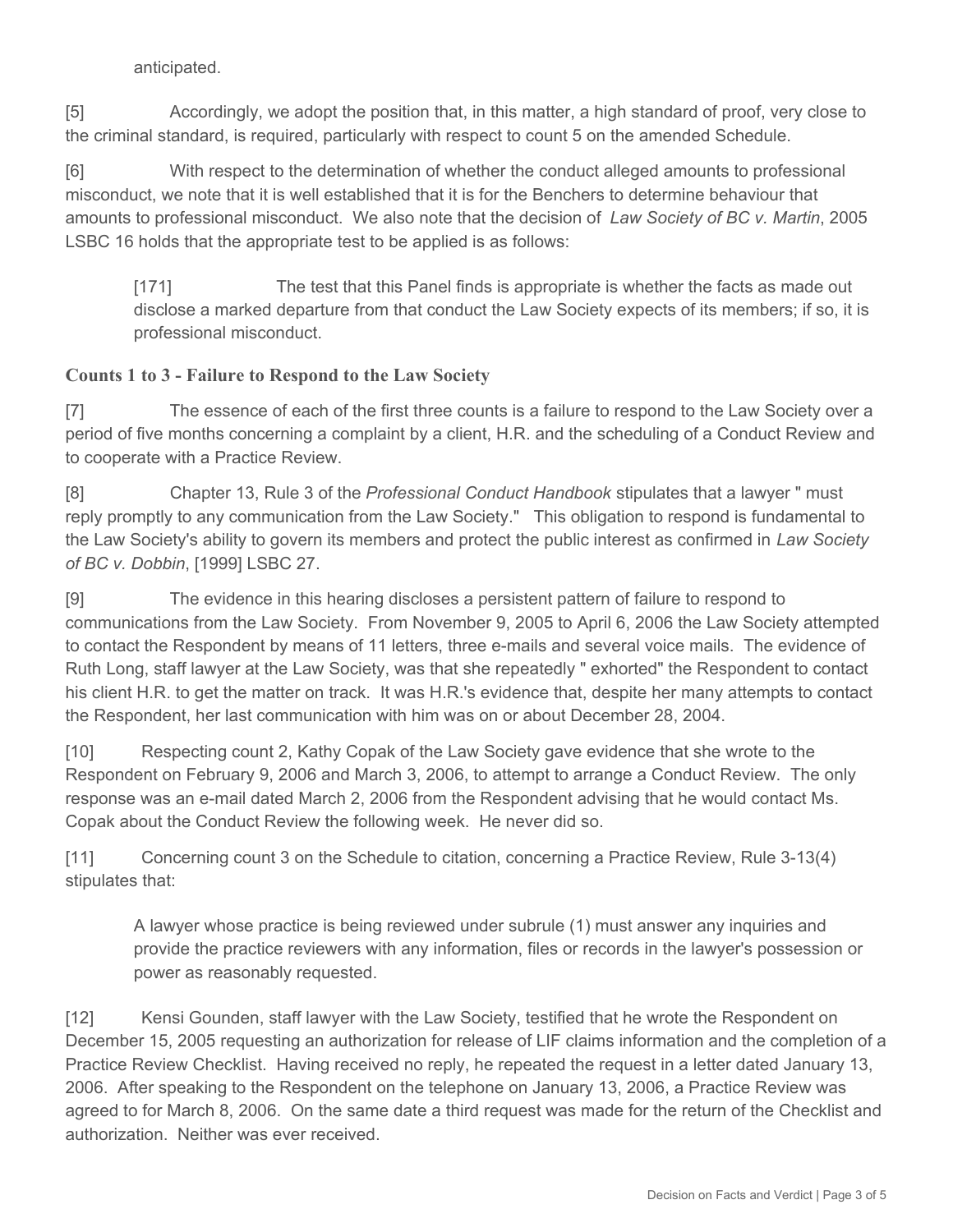[13] By an e-mail dated March 6, 2006, the Respondent requested an adjournment of the Practice Review of March 8. However, he subsequently failed to contact the Law Society to arrange a new date for the Practice Review, and by letter dated March 13, 2006, the Practice Review was unilaterally reset for March 22, 2006. The Respondent did not attend his office on March 22, 2006 for the Practice Review.

[14] We find that counts 1, 2 and 3 of the Schedule to citation have been proven and that the Respondent professionally misconducted himself in respect of each of the three counts.

# **Counts 4 to 6 - The H.R. Complaint**

[15] These allegations arise from a retainer the Respondent accepted on July 31, 2004 to act for H.R. in respect of her application to sponsor her husband as an immigrant to Canada. H.R. testified that, on or about July 31, 2004, she paid the Respondent \$1,550 by a cheque dated August 15, 2004. The sum of \$550 was for filing fees with the Department of Immigration. On December 15, 2004 H.R. met with the Respondent again and paid him a further \$1,500 by cheque. H.R.'s evidence is corroborated by photocopies of the cancelled cheques and a receipt on the letterhead of the Respondent.

[16] H.R. further testified that she had obtained the necessary documents and completed forms from Iran in early January, 2005 and that these materials were sent by Express Post to the Respondent at his office in Vancouver. This packet was found unopened by the Law Society investigator in the Respondent's office on August 31, 2006, when the practice was being put into custodianship.

[17] H.R. testified that she never received a bill from the Respondent, and when his office was searched by Paul Willms, the Law Society investigator, no bill was found. It was further confirmed by Mr. Willms that no application had ever been made as per the instructions of H.R. to the Respondent.

[18] With specific reference to count 4, the test for what constitutes a conscientious, diligent and efficient manner of service is set out in Chapter 3, Rule 3 of the *Professional Conduct Handbook*. Concerning the matter before this Panel, the measure of quality of service listed in Rule 3 that are most germane are:

... the extent to which the lawyer:

- (a) keeps the client reasonably informed,
- (b) answers reasonable requests from the client for information,
- (c) responds, when necessary, to the client's telephone calls,
- (g) does the work in hand in a prompt manner so that its value to the client is not diminished or lost,

[19] This Panel finds that there was a period of delay and inactivity from January, 2005 until the Respondent undertook at a proceeding pursuant to Section 39 of the *Legal Profession Act* on June 23, 2006 not to practise law. We further find that the Respondent failed to meet any of the four measures of competent service enumerated in the paragraph immediately above. Accordingly, in the result we find that count 4 of the Schedule to citation has been proven and that the Respondent professionally misconducted himself.

[20] With respect to count 5, what constitutes " misappropriation" was considered in *Law Society of BC v. Andres-Auger*, 1994 L.S.D.D. #127. At page 30 of that decision, the Panel stated that: